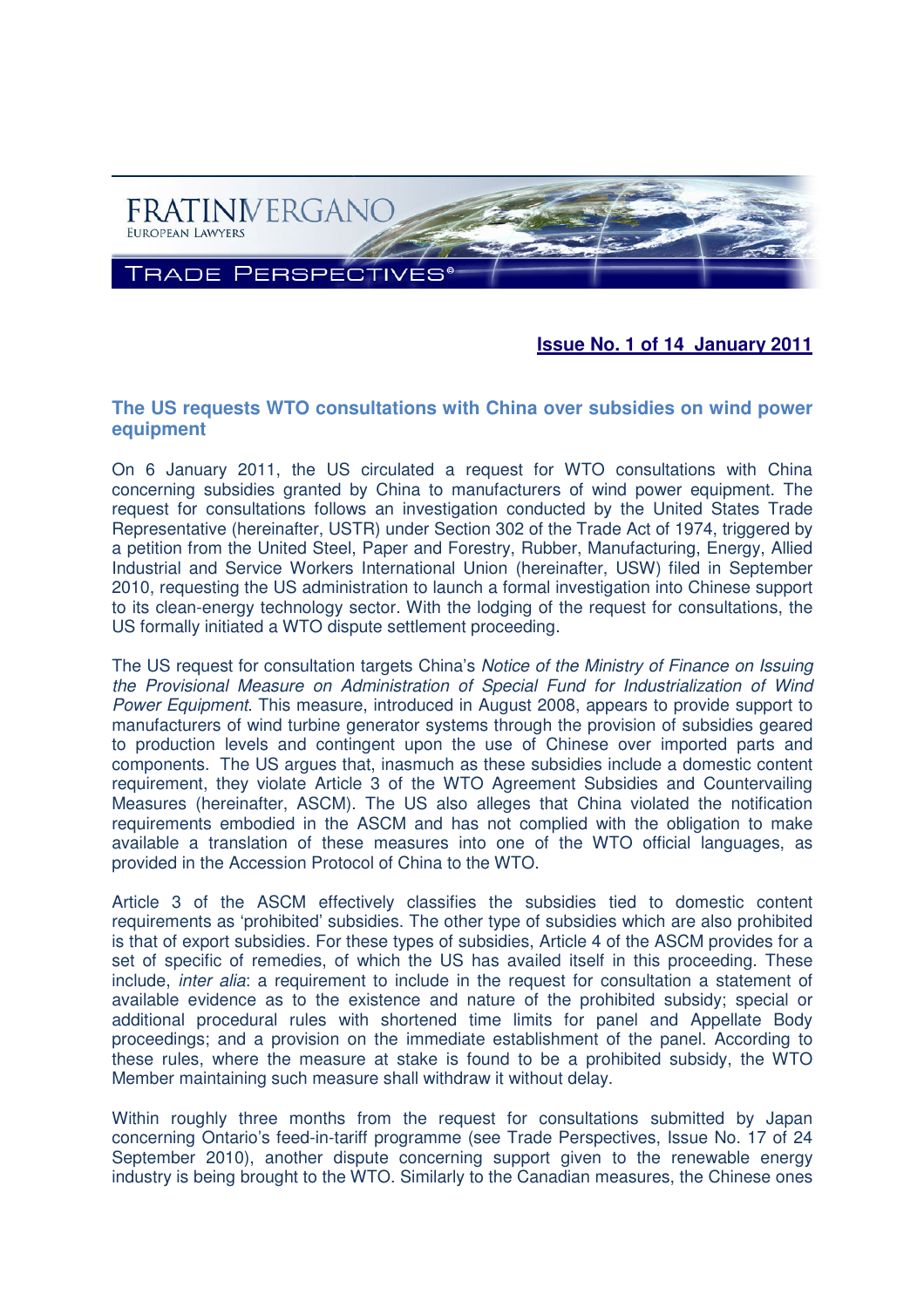appear to include domestic content requirements, in this case specifically aimed at supporting local manufacturers of renewable energy equipment. However, differently from Ontario's scheme, where local content requirements are tied to favourable long-term contracts to developers of green energy projects that include generous feed-in tariffs, the Chinese measures appear to directly subject the provision of grants to domestic purchase. With WTO Members increasingly adopting measures to support and enhance their renewable energy industry as part of their climate change mitigation policies, the renewable energy market is becoming more and more lucrative, attracting huge investments. However, the compatibility of governmental support with existing WTO rules and the principle of fair competition is more and more a matter of concern and contention, leading to trade frictions as well as discussions on the opportunity of providing for an explicit exception to trade rules for purposes of climate change mitigation. According to press reports, the USW claims that Chinese subsidies affect the competitiveness of US firms in the Chinese market. On the other hand, China's renewable energy capacity has increased over the years – turning China into one of the world's largest renewable energy providers – and Chinese firms are among the leaders in the production of 'environmental' equipment.

If a WTO panel were to find that China is indeed illegally subsidising its industry through grants tied to domestic content requirements, it would request China to withdraw its measures. If China were then to fail to do so, the US could obtain authorisation from WTO Members to apply countermeasures, in the form of suspensions of commercial concessions, against China. According to press reports, the US could also file additional cases against China's support measures to the renewable energy sector. The USW petition to the USTR pointed to a much wider range of measures, including subsidies, maintained by China to support its renewable energy industry than the ones that are object of the US request for consultations. Companies involved in the renewable energy sector should closely follow the outcome of the dispute, which stands to have a great impact on current and future governmental support programmes.

### **The European Commission reports that complex SPS controls on imports of food need to be streamlined**

On 21 December 2010, the European Commission submitted a report to the EU Parliament and the Council on the effectiveness and consistency of sanitary and phytosanitary controls on imports of food, feed, animals and plants. The EU Commission, which had been invited by the Council in December 2008 to produce such report (along with proposals, if appropriate), concluded that, above all, the sanitary and phytosanitary controls in place serve to ensure that these imports are safe. Nevertheless, import control procedures need to be streamlined. The report also emphasises that, in relation to food imports, the EU meticulously respects the provisions of the WTO Agreement on the Application of Sanitary and Phytosanitary Measures (hereinafter, the SPS Agreement).

Great attention is given to risks associated with trade in agricultural products given the potential threats to human, animal or plant health. If such risks are not controlled, disruptions to trade can occur whereby markets can disappear overnight and the confidence of consumers in food markets and the ability of governments to manage them can be questioned. This is why import controls are important. While the EU is largely self-sufficient in most food products, it needs to import certain commodities as there is either little or no EU production, such as for tea, coffee, spices, tropical fruits and cocoa, or because EU production falls short of demand, as is the case for fish and animal feed. By contrast, the EU imports very low quantities of animal products, such as meat. In the period 2007-2009, the EU imported food and feed valued EUR 85 billion, which makes it the world's largest importer. The EU food industry *(i.e.*, the EU's largest manufacturing sector, with a global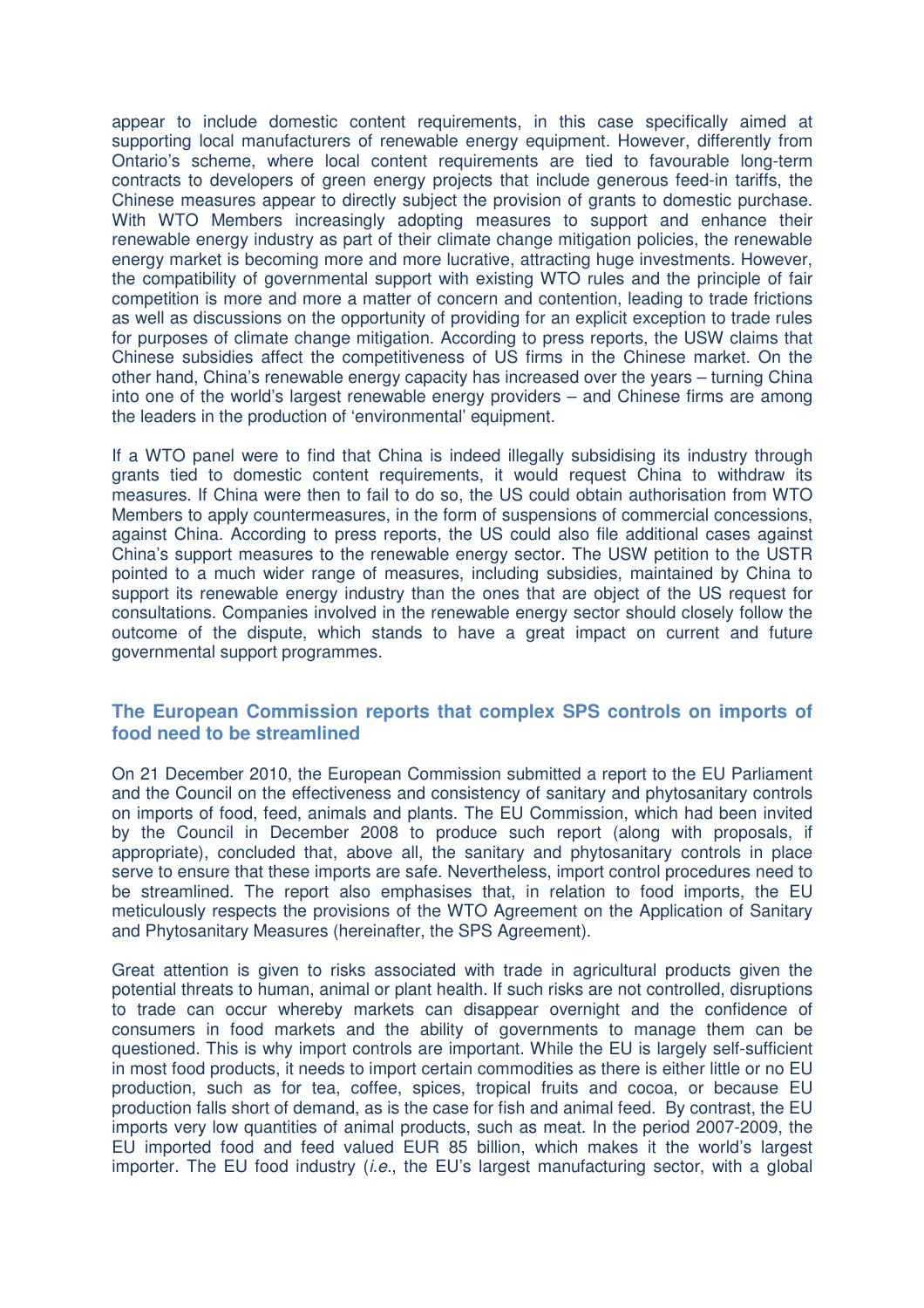annual turnover of EUR 900 billion and employing over 4 million people) needs reliable imports from around the world.

Regulation (EC) No. 882/2004 (i.e., the Official Food and Feed Controls Regulation) establishes the overall legislative framework for official controls carried out by national competent authorities in the EU Member States and by the European Commission to ensure compliance with food and feed law, with animal health and welfare rules, and (to a certain extent) with plant health provisions. In relation to imported products, the Official Food and Feed Controls Regulation provides the general principles underlying the establishment of import conditions, the recognition of equivalence, the approval of pre-export controls carried out by third countries' competent authorities, and the recognition that certain commodities may require specific controls prior to their introduction into the territory of the EU. In addition, detailed provisions governing imports have been established in a large number of sectoral acts in areas such as plant health, seeds, zoonoses, the control and eradication of animal diseases, animal by-products, food and feed hygiene, genetically modified food and feed, residues and contaminants, additives and many others.

Import control rules and procedures differ greatly depending on the sector. Live animals and products of animal origin (such as meat, eggs and fish) and animal products not intended for human consumption are considered to represent a high risk because they can be vectors for the transmission of diseases to both livestock and humans and can only enter the EU through approved border inspection posts under strictly harmonised import conditions. These require that such imports be sourced from approved third countries, from approved or registered establishments, and with a veterinary certificate accompanying the consignments. Live plants and certain plant products must be accompanied by an official phytosanitary certificate delivered by the competent authority of the third country before they can be introduced into the EU. For a number of specific products from specific regions, enhanced control procedures are in place under Commission Regulation (EC) No. 669/2009 as regards the increased level of official controls on imports of certain feed and food of non-animal origin, such as in the case of peanuts from Brazil (due to the eventual presence of aflatoxins).

For the future of import controls, the EU Commission report identifies the following challenges: the identification of food borne diseases, food and feed contamination, evolving technologies such as biotechnology, nanotechnology and new generations of food and feed ingredients, bio-terrorism (with the potential use of food borne viruses and pathogens) and illegal and fraudulent trade in foodstuffs. In the view of the Commission, to date the current system, built on a risk and evidence-based approach to import controls, has worked well. It is, however, a system with different approaches towards the controls of food, feed, animals and plants which can be very complex for those implementing the controls. The Commission has, therefore, identified a need to streamline the control system in place by improving the assessment of risk and the consistency and efficiency of the mechanisms in place, without, however, questioning the basic assumptions upon which they are built. This should allow for more coherence and integration between the different control mechanisms in place.

As to actual proposals, the report is somehow vague, when it states that *'a number of new* and innovative steps will be taken to consider how the current system can evolve towards a more efficient mechanism for the handling of coordinated import controls at EU borders'. Most of these changes will be found in planned amendments to the Official Food and Feed Controls Regulation. However, new animal health and plant health legislation is also under consideration. The intention seems to be to simplify the existing framework for enforcement cooperation within which the Commission and EU Member States carry out their respective control activities. It will also seek to be consistent with the provisions of the new EU Modernised Customs Code, which is due to enter into force in 2013. The Commission goes on stating that 'in operational terms, this will require the improvement of current tools, and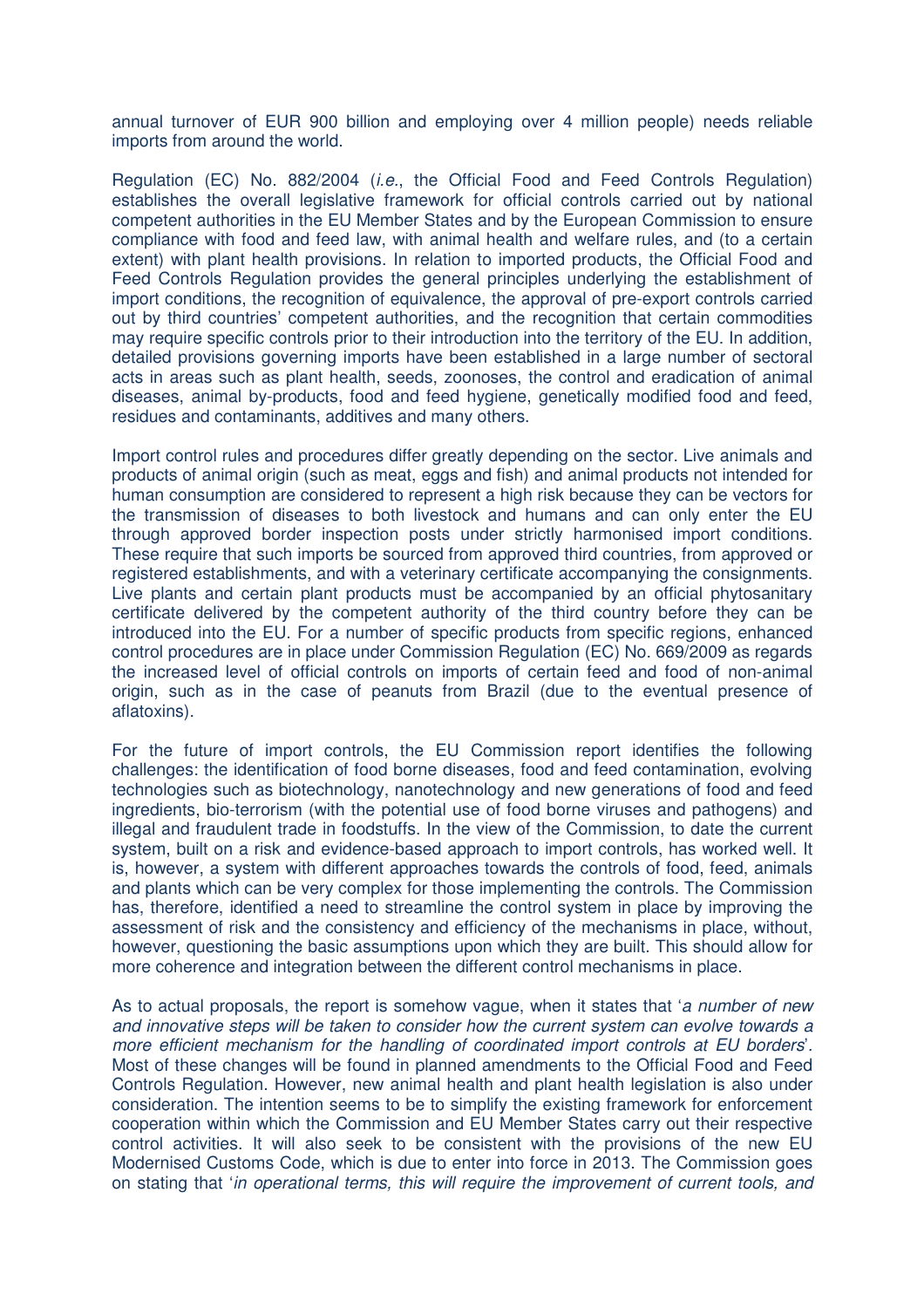the possible development of new ones, to allow risk management decisions on imported products to fully take into account the risk profile of a given product, its associated hazard (the relevance of which may be evaluated with the assistance of EFSA) and origin'. To ensure that all imported products are subject to conditions and controls directly proportionate to the risk that they pose, the Commission reports that no major overhaul of existing legislation is needed. However, through the review and consolidation of various existing acts, it will strive to bring more coherence to import controls, particularly for the benefit of those that implement them (*i.e.*, EU Member States and business operators). The Commission argues that a more holistic approach will serve to reinforce the efficiency of the EU's import control regime, ensure an optimal allocation of resources, and make it easier to promote and defend the EU regulatory model.

In relation to international trade, the EU Commission's report declares that EU controls are consistent with standards set by international standard-setting bodies active in the field of food safety and animal and plant health, namely the Codex Alimentarius Commission, the World Organisation for Animal Health (OIE) and the International Plant Protection Convention (IPPC), as provided for by the SPS Agreement and that, as one of the world's largest traders in food and feed, the EU is committed to comply with its international obligations. In particular, the EU is also aware that its requirements often serve as benchmarks for international trade and carry a huge impact on developing countries, many of which are highly dependent on access to European markets.

The SPS Agreement provides that, while governments have the right to establish their own levels of protection and may adopt sanitary and phytosanitary measures necessary for the protection of human, animal or plant life or health, these are only permissible where they can be proved to be science-based, proportional, non-discriminatory and/or based on international standards. Therefore, third country governments and food business operators should observe carefully any steps actually taken by the EU (as being said, the current report is somewhat vague) and address (or challenge) the potentially indiscriminate use of disproportionate or unscientific SPS measures, or measures not based on international standards. Under the SPS Agreement, any WTO Member has also the right to request its trading partners to discuss the recognition of equivalence or other trade facilitation tools such as mutual recognition. These are certainly important issues when it comes to the impact on trade of import controls on food, feed, animals and plants.

### **The US raises concerns about China's restrictions on rare earth exports**

On December 2010, the USTR has released a new report that raises continuing concerns about China's export restrictions of rare earth elements. Rare earth elements are a group of 17 chemical elements, including dysprosium, scandium and lutetium. They were originally described as 'rare' because their chemical structure was poorly understood and they were difficult to extract from the rocks in which they were found. Rare earth elements are used in the manufacturing processes of high-tech electronics, military hardware, and of green energy products, including hybrid cars.

China appears to control 97 per cent of the global supply of rare earth elements and it appears to use export quotas and taxes to limit the exportation of these substances. According to reports, China reduced the export quotas for such materials by 40 per cent in 2010 and plans to cut its export quotas further in 2011. China will also likely increase export taxes on rare earth elements in 2011. Both of these measures will further restrict the supply of rare earth elements to the global market.

The US claims that China's restrictions of rare earth element exports have boosted global prices for these substances. The US further claims that the increased price of importing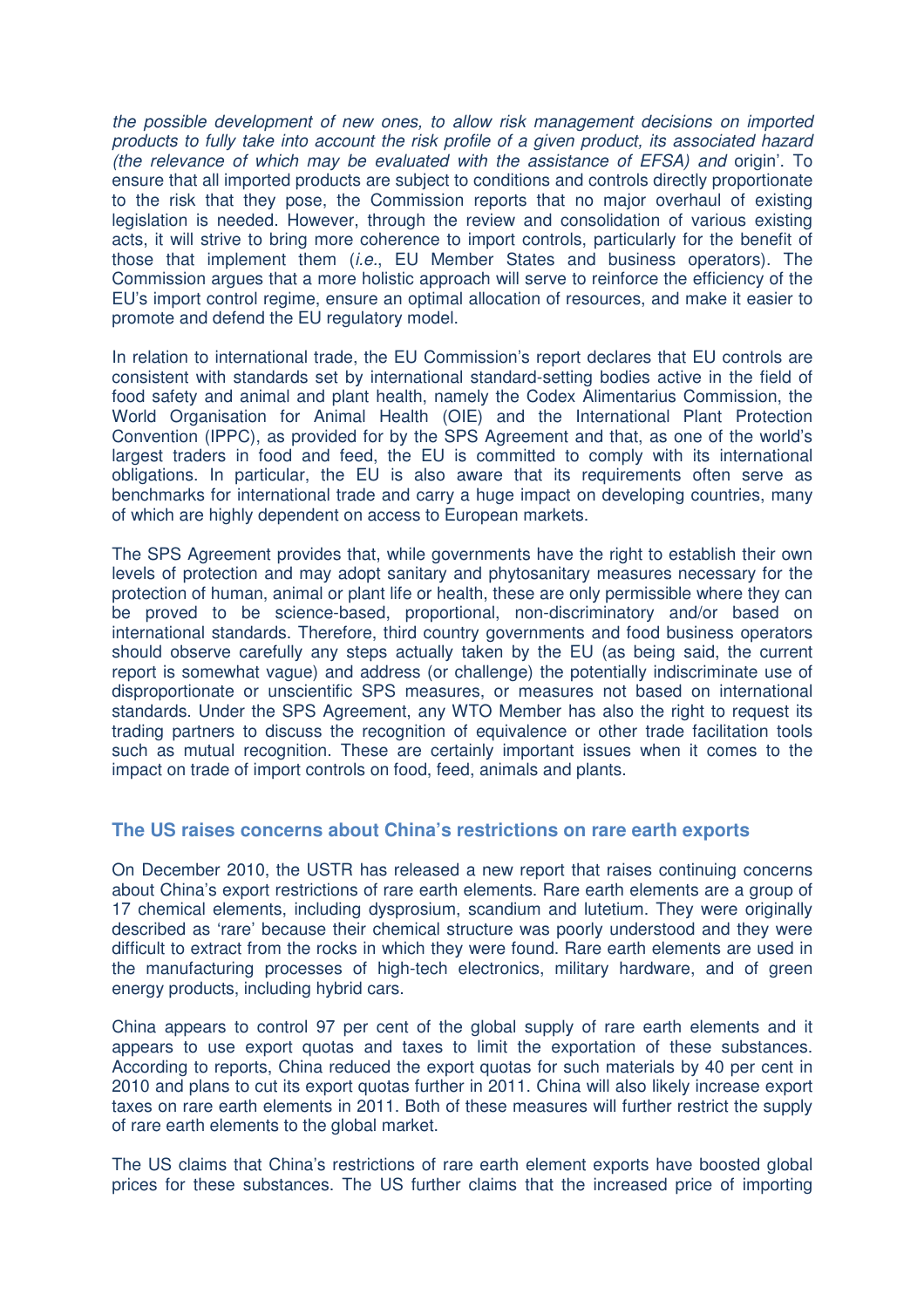these substances has hindered efforts by other countries to develop their clean technology industries. China has stated that it restricts exports of rare earth elements for environmental reasons and in order to manage supplies. By contrast, the USTR claims that China limits rare earth element exports in order to protect China's domestic industries. The USTR's report suggests that China's rare earth export restraints have particularly affected China's regional trading partners, noting that in September 2010 China reportedly imposed a de facto ban on all exports of rare earth elements to Japan. The US most recently urged China to eliminate its export restraints on rare earth elements during a December 2010 meeting of the US – China Joint Commission on Commerce and Trade.

China's export restrictions and export taxes on raw materials are already the object of an ongoing WTO dispute initiated by the US, the EU and Mexico. In that dispute *(i.e., China –* Measures Related to the Exportation of Various Raw Materials), the US alleged that China's export restrictions on certain raw materials listed in the request for consultations constitute a breach of China's WTO commitments, in particular, those under Articles VIII, X and XI of the General Agreement on Tariffs and Trade (hereinafter, GATT) and those found in the Accession Protocol of China to the WTO (see Trade Perspectives, Issue No. 21 of 13 November 2009). In this Protocol, China committed to eliminate all taxes and charges applied to its exports, unless specifically provided for in Annex 6 of the Protocol  $(i.e.,$ Products Subject to Export Duty). China also committed to eliminate and not to introduce, reintroduce, or apply, non-tariff measures (with some exceptions).

Similar allegations could be brought in relation to the restrictions on rare earth exports. Export restrictions and export quotas are inconsistent under Article XI:1 of the GATT, which prohibits WTO Members from applying quantitative restrictions on the importation and exportation of goods. In relation to export taxes and export charges, because of the uncertainty on whether they are disciplined under WTO Agreements (see Trade Perspectives, Issue No. 21 of 13 November 2009), WTO Members have increasingly demanded acceding Members to undertake commitments regarding such measures in their Accession Protocols.

China may respond to a possible claim by the United States in several ways. First, China could refer to paragraph 2(b) of Article XI of the GATT. This provision permits export restrictions which are necessary for the application of standards or regulations for the classification, grading or marketing of commodities in international trade. There is currently little WTO case law on the application Article  $XI(2)(b)$ . One panel report *(i.e., Canada –* Measures Affecting Exports of Unprocessed Herring and Salmon), permitted Canada to maintain export restrictions on certain fish, as the fish were 'commodities' and the regulations dealt with 'standards' and 'marketing'. China could argue that rare earth elements are also 'commodities' and that its efforts to improve production standards in its domestic rare earth element industry constitute regulations dealing with 'standards' and 'marketing'. Second, China may argue that Article XX(g) of the GATT allows WTO Members to adopt measures relating to the conservation of exhaustible natural resources if such measures are made effective in conjunction with restrictions on domestic production or consumption.

China has stated that its measures are intended to preserve rare earth element reserves. In maintaining these reserves and limiting export levels, China may be attempting to induce downward price pressures on rare earth elements in its domestic market. This would assist its domestic industry to remain more competitive in sectors which intensively utilise rare earth elements. These include many green technology industries, such as solar power equipment manufacturing. Restricting the price of such production inputs in green technology industries could minimise overall production prices and help China to maintain a competitive export sector. By helping to restrict domestic industrial input prices, China's policy could be viewed as conferring indirect subsidies to these domestic industries in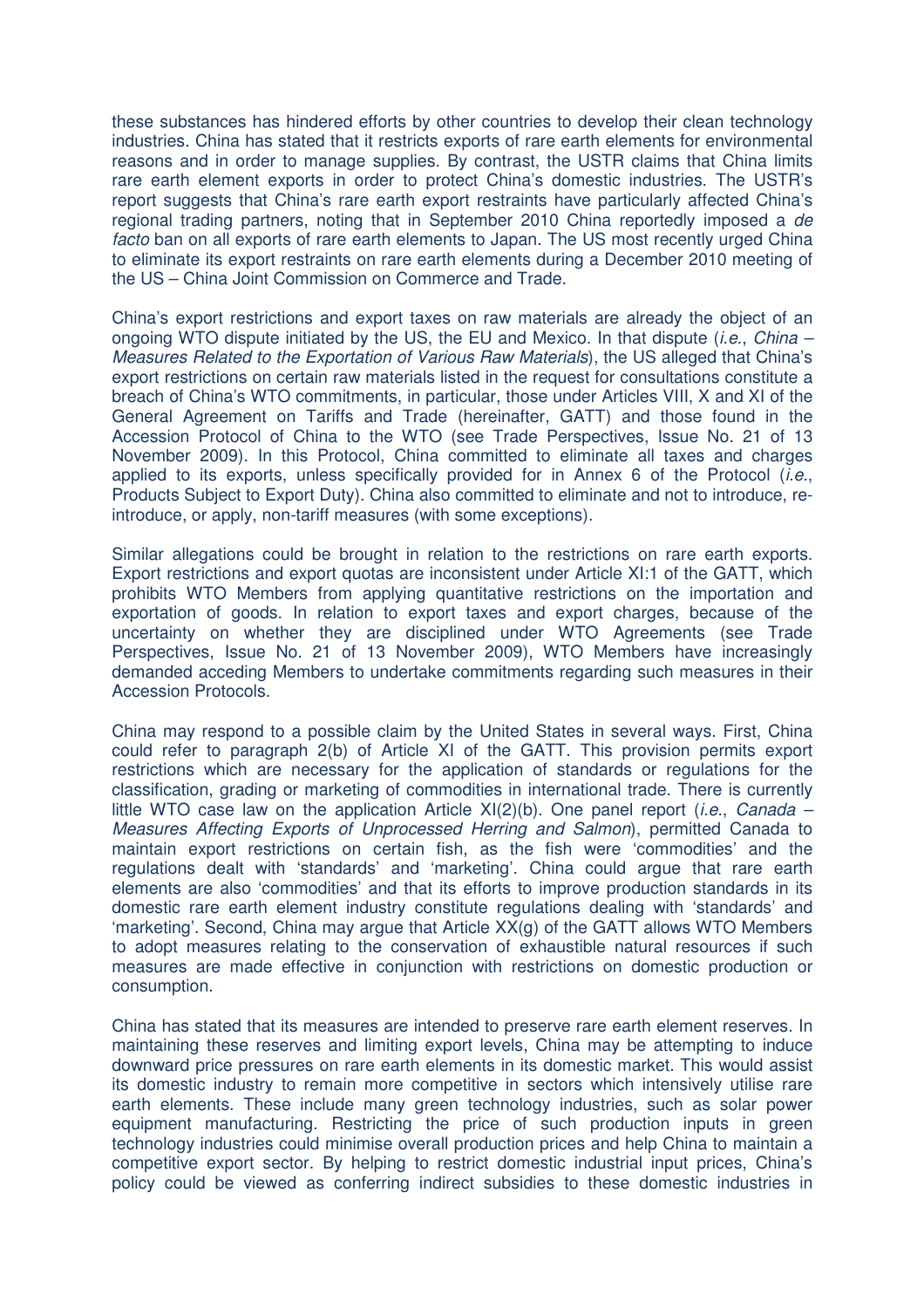violation of WTO rules, notably those of the ASCM. To fall within the scope of the ASCM, China's measures must comply with the definition of a 'subsidy' provided in Article 1 thereof. In particular, China's export restrictions and fiscal policies must be found to confer a benefit (albeit indirectly) to the domestic industries that use the products covered by the restrictions and fiscal policies, and must qualify as a financial contribution within the meaning of Article 1.1(a)(1) of the ASCM. In the dispute  $US -$  Measures Treating Export Restraints as Subsidies, an attempt was made to bring export restrictions under the scope of the ASCM. In that dispute, the panel, asked to consider whether export restraints could be seen as subsidies under Article 1 of the ASCM, found that the export restrictions did not qualify as a financial contribution.

Business parties with an interest in mineral importation, electronics production, and green technology development should monitor this story closely for further developments. The release of the panel report on China – Measures Related to the Exportation of Various Raw Materials later in 2011 may provide further clues on how a WTO dispute resolution panel would likely resolve the legal issues present in the rare earth elements dispute.

# **The US may have violated the GATS by raising visa fees**

Allegations have been made that the US may have violated its commitments under the General Agreement on Trade in Services (hereinafter, GATS) by raising fees for certain categories of visas. The fee increases apply to category H-1B and L1 visas. These categories concern, respectively, visas for skilled foreign professionals or students, and visas for the temporary transfer of foreign corporate professionals from foreign to US operations. The fees were enacted under the Mexican Border Protection Bill signed by US President Barack Obama in 2010. The Act increased the fee for H-1B visas by 2,000 USD and by 2,250 USD for L-1 visas, but only for employers that employ 50 or more employees in the US and have more than 50 per cent of their employees holding H-1B or L-1 status. These fee hikes appear to directly affect Indian technology companies such as Wipro, Tata, Infosys, and Satyam, which employ thousands of Indian nationals and other foreign workers in their US offices.

A report released by the National Foundation for American Policy concludes that the H-1B and L-1 fee increases may violate the United States' WTO commitments under GATS. The report notes that the 'United States specifically committed in its GATS schedule to allow the temporary entry and stay of individuals under the H-1B and L-1 visa provisions, as they existed when the United States joined the GATS in 1994. Accordingly, additionally restricting the availability of H-1B and L-1 visas could violate this commitment. Money from the new fees will be transferred to the US Treasury and is part of legislation to strengthen border security. The report notes, however, that Congress' overall intent was not to reduce the budget deficit, but rather to decrease the availability of the visas. India accordingly contends that the visa fee increases under this legislation are discriminatory and restrictive. India has announced that it will approach the WTO on this issue.

The GATS applies to all measures adopted by WTO Members which affect trade in services falling into four categories or modes of services supply. The applicable modes in this dispute are mode III – the supply of services by a supplier in a first WTO Member country to a second WTO Member country, through commercial presence in the territory of the second WTO Member country; and mode  $IV -$  the supply of a service by a supplier in a first WTO Member country through the presence of natural persons in a second WTO Member country.

The US made a specific commitment under its GATS Services Schedule to allow the temporary admission of specialty workers under the H-1B and L-1 visa provisions. Adopting measures which may impair the benefits flowing to other WTO Members under these GATS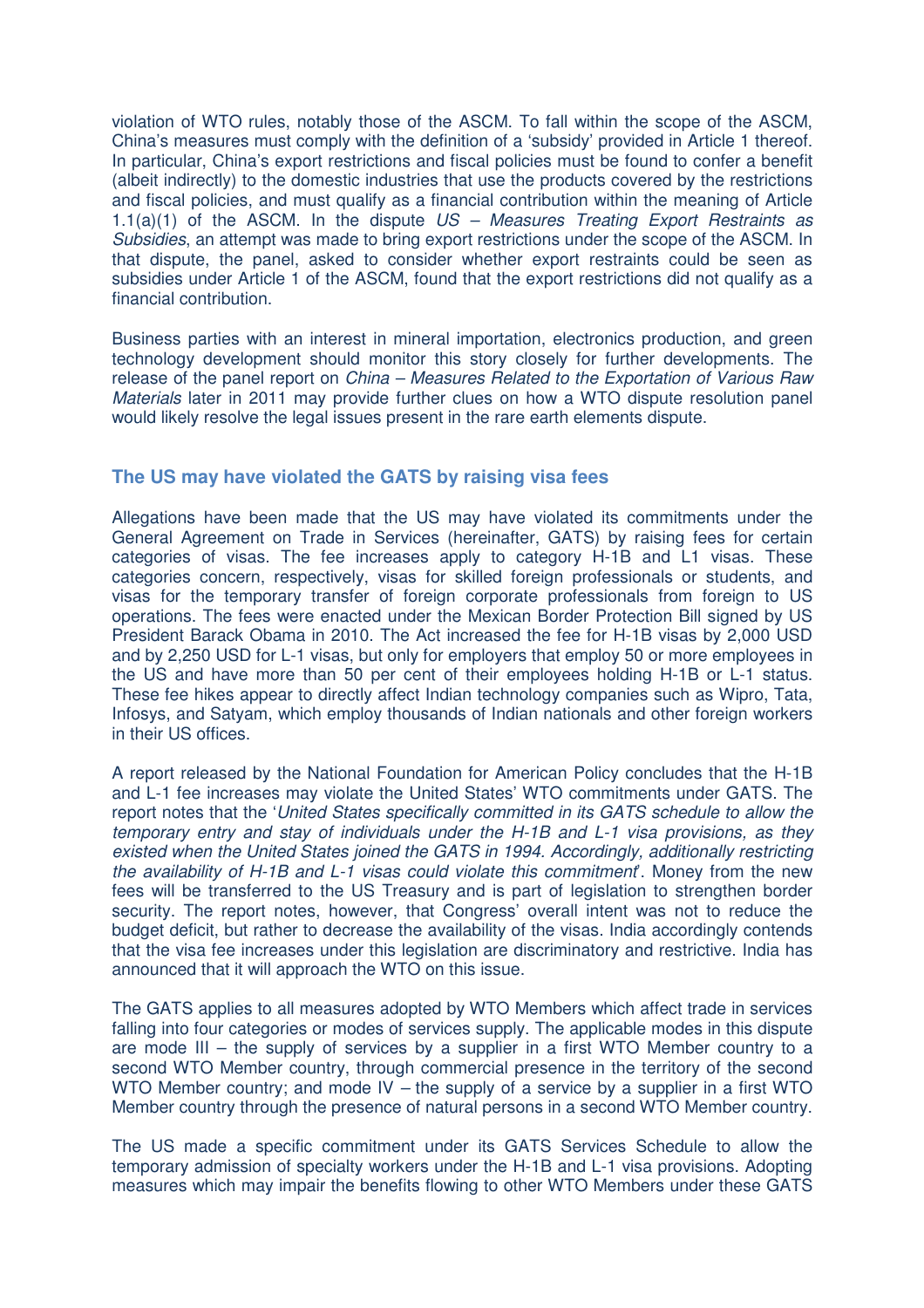commitments would violate the US obligations under paragraph 4 of the Annex on Movement of Natural Persons Supplying Services under the Agreement (hereinafter, Annex on mode IV). Paragraph 4 of the GATS Annex on mode IV allows each WTO Member to regulate the flow of foreign workers into each WTO Member's own territory so long as these restrictions do not nullify or impair the benefits flowing from the WTO Member's GATS commitments to other WTO Members. In this controversy, India has claimed that the US mode IV commitments granted India the benefit of having temporary access to the US for India's skilled corporate workers. India has alleged that the US visa fee increases have substantially increased the cost of purchasing certain American visas, and that this impairs or reduces the benefits India previously enjoyed under the US GATS commitments.

The new visa fees may also violate the United States' general commitment under Article VI(i) of the GATS to ensure that 'all measures of general application affecting trade in services are administered in a reasonable, objective and impartial manner'. It is unlikely that the stated justification for the fee increases *(i.e.*, decreasing the availability of L-1 and H-1B visas) would be found to be reasonable by a WTO dispute settlement panel. Indeed, during the original negotiations to bring services within the international trading system and secure a multilateral services agreement, restrictions on work visas were explicitly recognised by the US as a mode IV non-tariff barrier.

The Appellate Body's ruling in China – Publications and Audiovisual Products, a December 2009 decision regarding a GATS dispute between the US and China, suggests that the US could be unsuccessful in defending its new visa fees if India were to invoke the WTO dispute settlement mechanism to resolve the dispute. India might argue that the visa fee hikes violate the US GATS mode IV commitments and it might note that its affected workers fall under the US GATS Schedule for intra-corporate transferees, which includes the positions of managers, executives and specialists. Based on Article 31 of the Vienna Convention on the Law of Treaties, India might argue that, in interpreting this section of the US GATS Schedule, reference should be made to the ordinary meaning of the phrase 'intra-corporate transferees.' This phrase is potentially open to broad interpretation. However, according to China – Publications and Audiovisual Products, a panel would not be required to determine the exact meaning of the term, but rather to assess the 'relevant meaning of the word or term', given the context of the dispute. A panel may conclude that the relevant meaning of 'intra-corporate transferees' includes the Indian corporate specialists affected by the visa fee hikes.

The dispute arising from the US visa fee hikes demonstrates that companies which utilize H-1B, L-1, or other visas to enable their employees to provide services in the US or another WTO Member should be alert to visa fee increases. Such fee changes may constitute a violation of WTO Member's commitments under GATS and be valid grounds to seek a legal challenge under WTO rules. Business parties that make use of foreign work visas should continue to follow this dispute closely.

### **Recently Adopted EU Legislation**

#### **Market Access**

• Commission Regulation (EU) No 1226/2010 of 20 December 2010 amending Council Regulation (EC) No 1236/2005 concerning trade in certain goods which could be used for capital punishment, torture or other cruel, inhuman or degrading treatment or punishment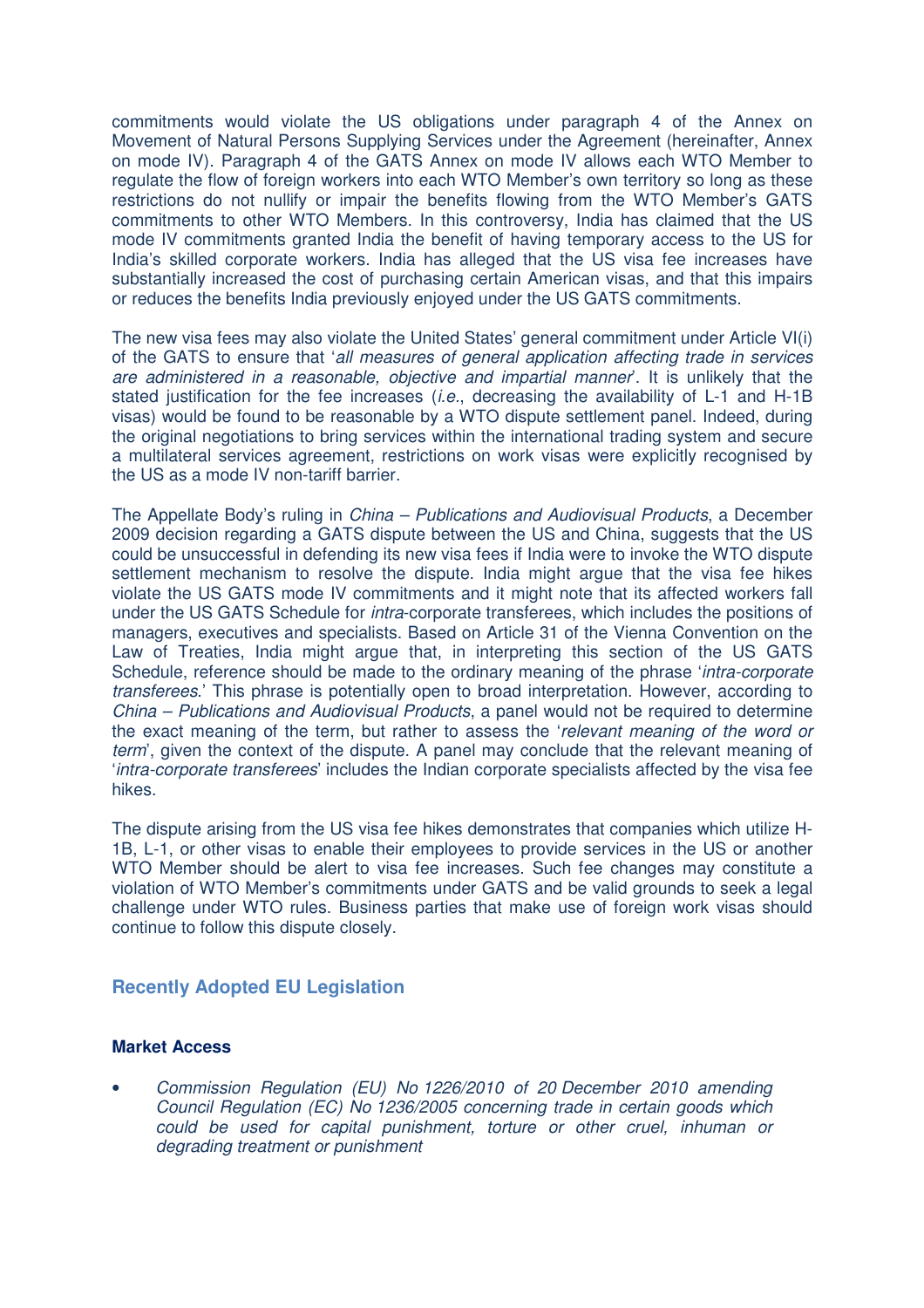- Commission Regulation (EU) No 1245/2010 of 21 December 2010 opening Union tariff quotas for 2011 for sheep, goats, sheepmeat and goatmeat
- Commission Regulation (EU) No 1248/2010 of 21 December 2010 opening the tariff quota for the year 2011 for the importation into the European Union of certain goods originating in Norway resulting from the processing of agricultural products covered by Council Regulation (EC) No 1216/2009
- Council Regulation (EU) No 1264/2010 of 20 December 2010 amending Regulation (EU) No 7/2010 opening and providing for the management of autonomous tariff quotas of the Union for certain agricultural and industrial products

# **Trade Remedies**

- Notice of the impending expiry of certain anti-dumping measures
- Notice of the impending expiry of certain anti-dumping measures
- Commission Regulation (EU) No 1261/2010 of 22 December 2010 imposing a provisional countervailing duty on imports of certain stainless steel bars originating in India
- Notice of the impending expiry of certain anti-dumping measures
- Council Implementing Regulation (EU) No 1243/2010 of 20 December 2010 imposing a definitive anti-dumping duty on imports of ironing boards originating in the People's Republic of China produced by Since Hardware (Guangzhou) Co., Ltd.
- Council Implementing Regulation (EU) No 1241/2010 of 20 December 2010 amending Regulation (EC) No 452/2007 imposing a definitive anti-dumping duty on imports of ironing boards originating, inter alia, in the People's Republic of **China**
- Notice of the impending expiry of certain anti-dumping measures
- Council Implementing Regulation (EU) No 1242/2010 of 20 December 2010 imposing a definitive anti-dumping duty on imports of synthetic fibre ropes originating in India following an expiry review pursuant to Article 11(2) of Regulation (EC) No 1225/2009
- Notice of the impending expiry of certain anti-dumping measures
- Notice of initiation of an anti-dumping proceeding concerning imports of certain graphite electrode systems originating in the People's Republic of China

### **Customs Law**

• Commission Regulation (EU) No11/2011 of 7 January 2011 amending certain regulations on the classification of goods in the Combined Nomenclature